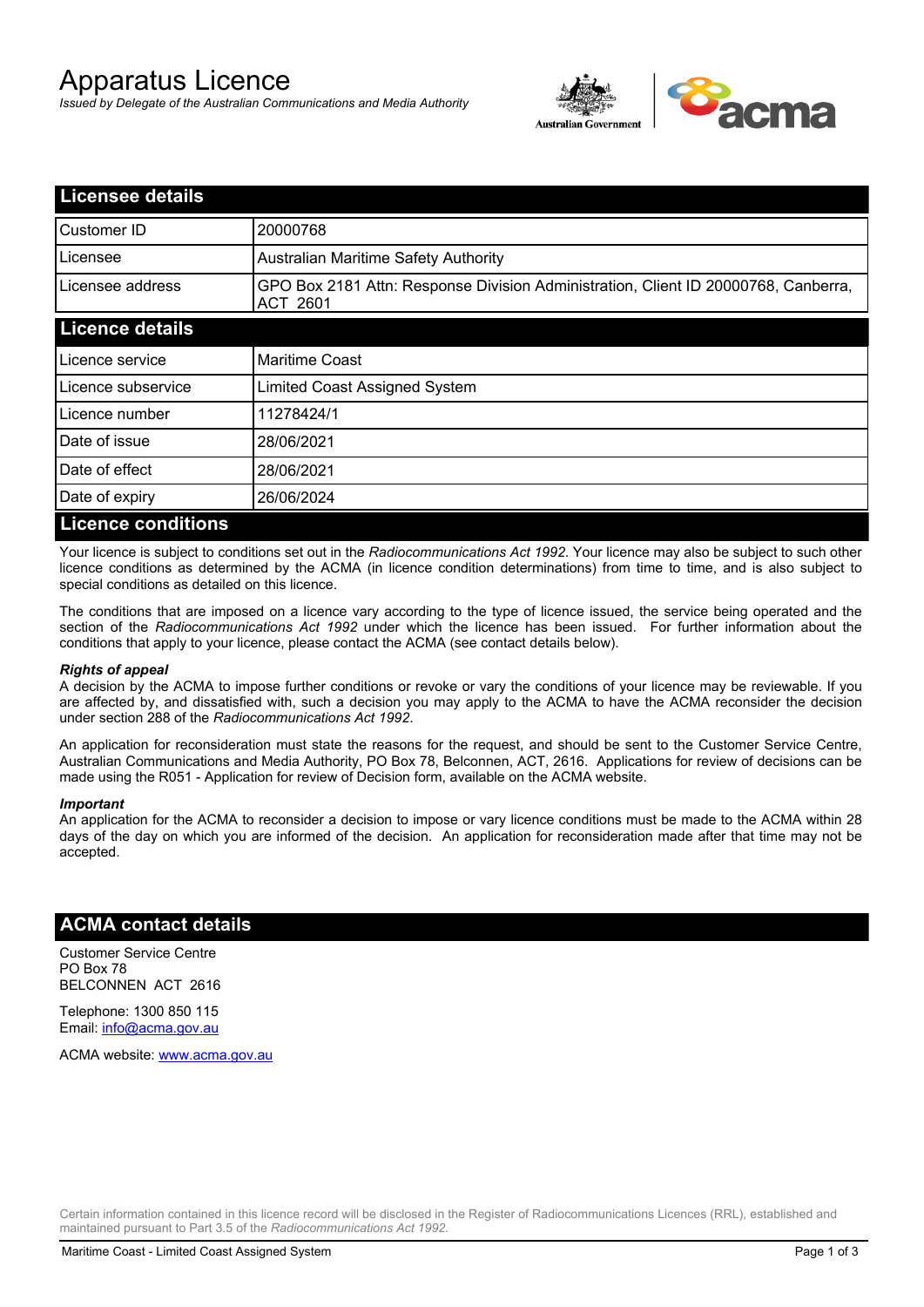# **Advisory Notes applying to licence no.: 11278424/1**

Conditions applicable to the operation of Limited Coast Assigned System authorised under this licence can be found in the Radiocommunications Licence Conditions (Apparatus Licence) Determination and the Radiocommunications Licence Conditions (Maritime Coast Licence) Determination. Copies of these determinations are available from the ACMA and from the ACMA home page (www.acma.gov.au).